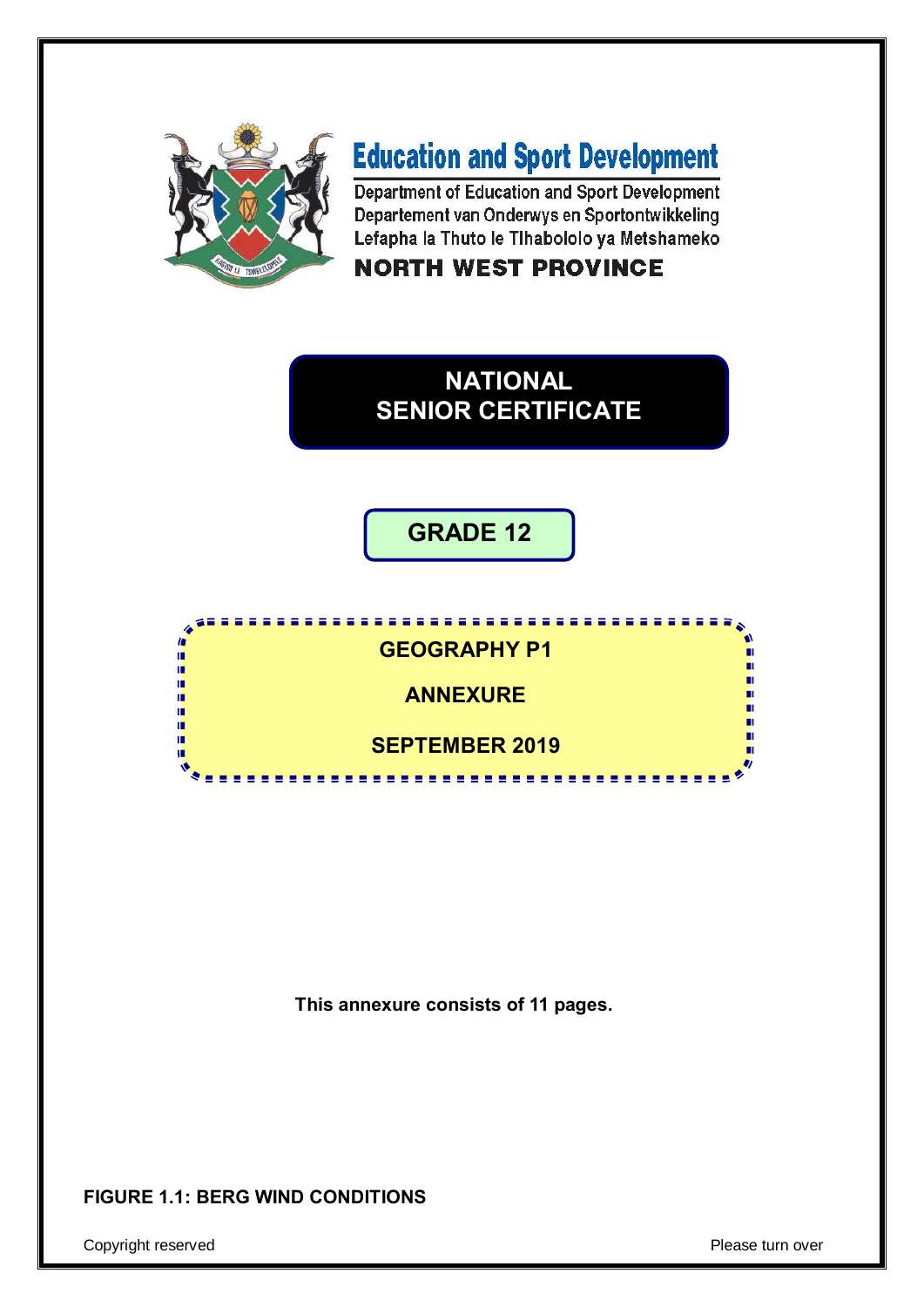





**FIGURE 1.3: A SYNOPTIC WEATHER MAP**

[Source: South African Weather Services]

#### **FIGURE 1.4: URBAN HEAT ISLAND**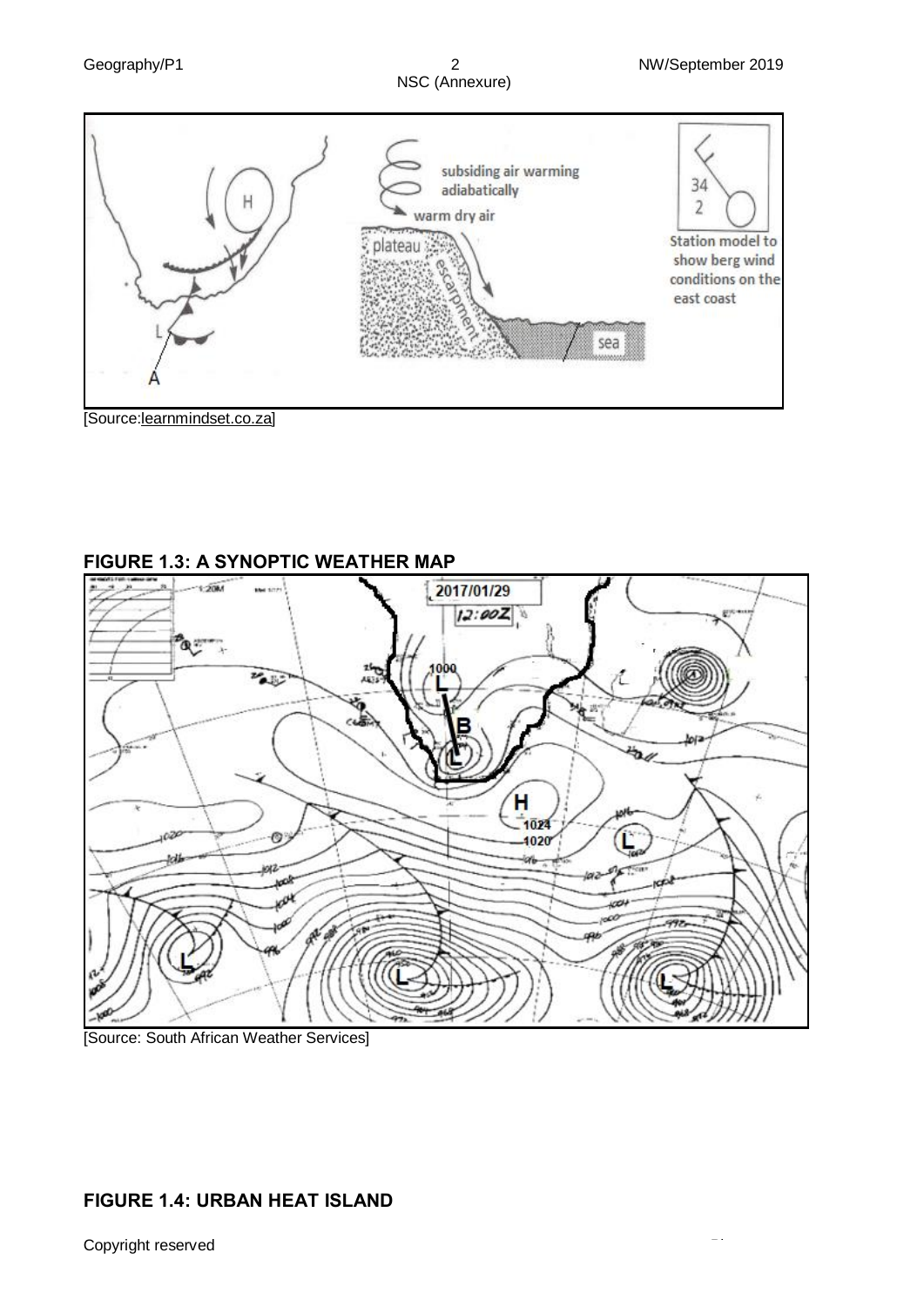



**FIGURE 1.5: A CROSS PROFILE OF A RIVER CHANNEL.** 



[Source: acegeography.com]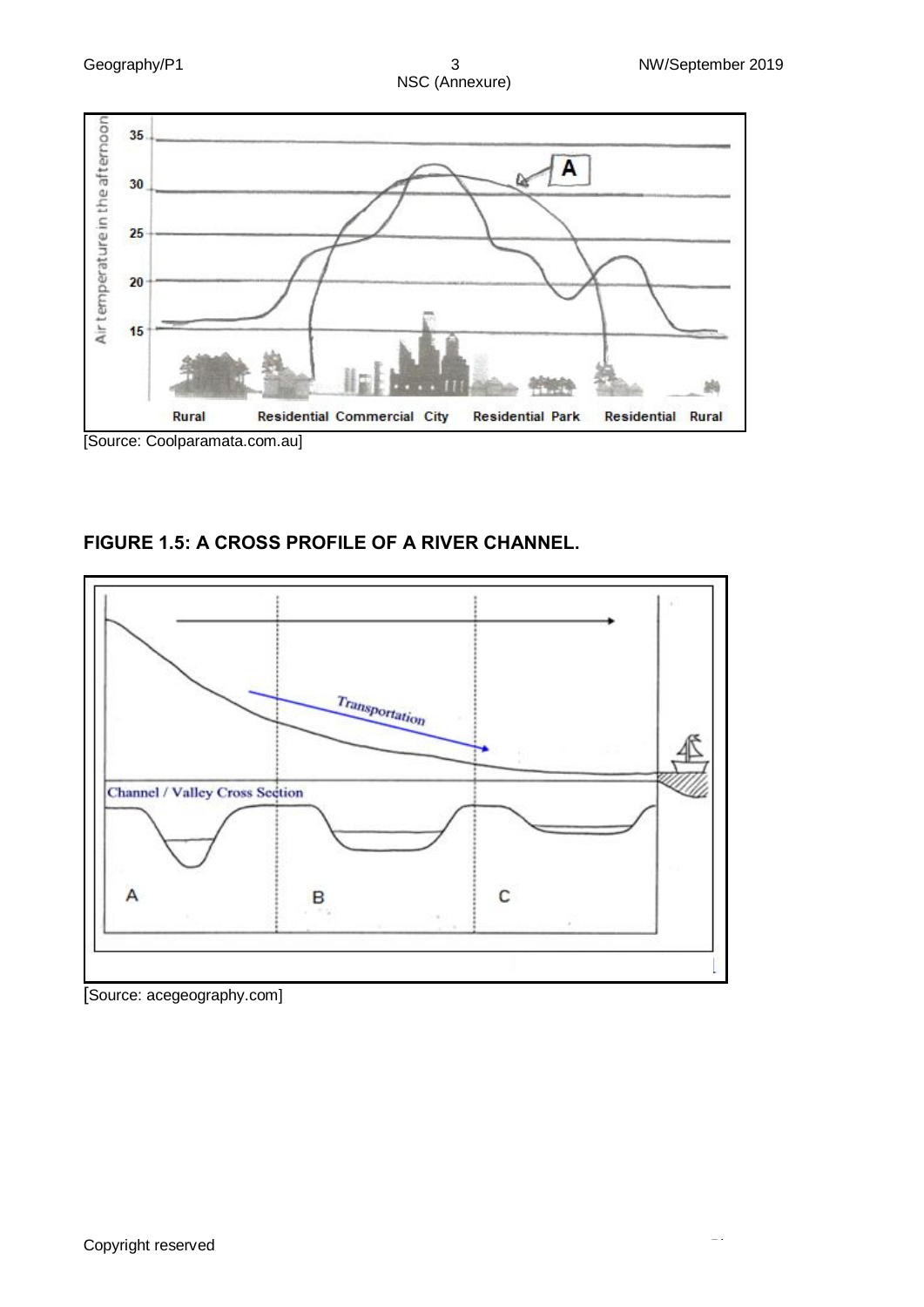#### **FIGURE 1.6: MEANDERING RIVER**



#### **FIGURE 2.1: FACTORS THAT INFLUENCE THE WEATHER IN SOUTH AFRICA**



<sup>[</sup>Source: www.learnxtra.co.za]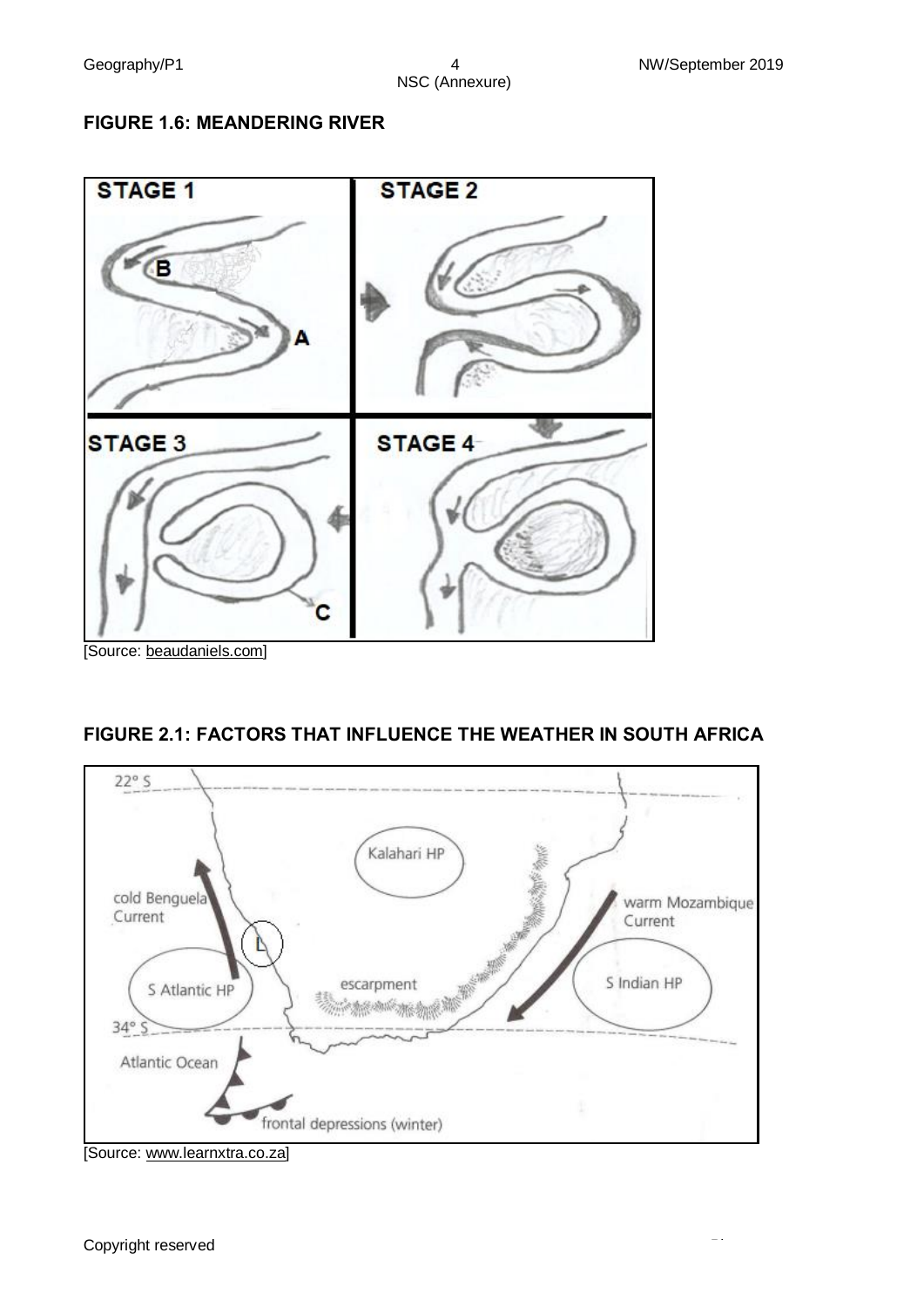# NSC (Annexure)

#### **FIGURE 2.3: MID-LATITUDE CYCLONE**



Cape Town - The South African Weather Service has warned hazardous weather related to a cold front with a storm surge is headed for the Cape's coastal areas from Table Bay to Port Alfred. All beachgoers and those within the marine fraternity have been warned to steer clear of the beach, as gale force winds, high seas and possible storm surges or destructive coastal waves could result in damage to boats and/or infrastructure at sea and along the coast.

A rapidly deepening low-pressure system associated with a cold front will pass through the Western and Eastern Cape from Friday the 22nd through until Saturday 23rd April. Coastal dwellers are advised of possible abnormally high waves, which may result in beach degradation or destruction of minor infrastructure. [Source: Traveller24]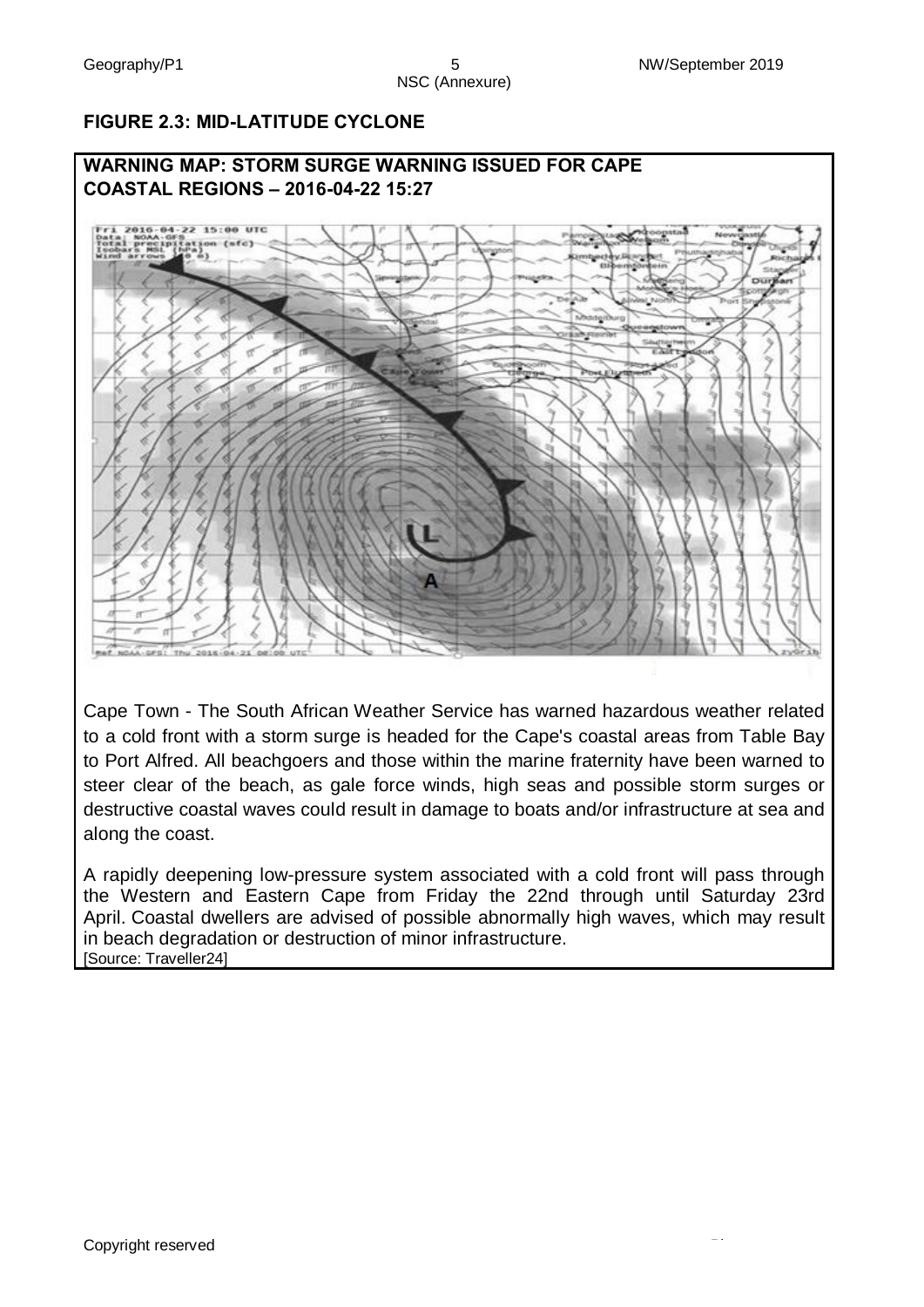#### **FIGURE 2.4: KATABATIC WIND**.



[Source: cool.co.za]

#### **FIGURE 2.5: REJUVENATED RIVER**



[Source: www.planetgeog]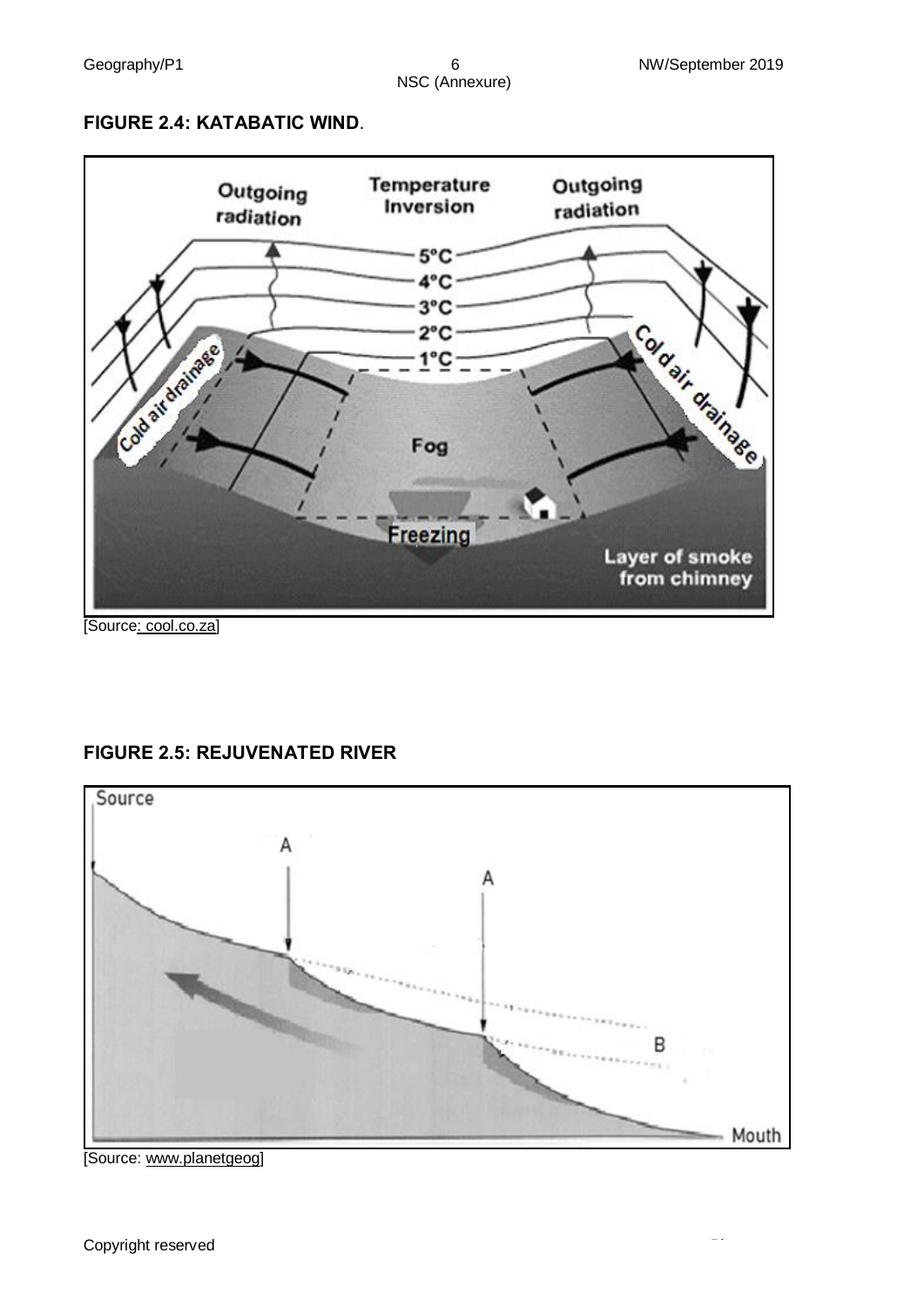#### **FIGURE 2.6: RIVER CAPTURE**



# **FIGURE 3.3: LAND REFORM**

# **RURAL DEVELOPMENT AND LAND REFORM IN CRADOCK**

In 2007 the agricultural region surrounding the town of Cradock was ear-marked for a largescale rural development project involving the growth of beetroot and sorghum crops for a **biofuel** initiative to assist energy production as an alternative fuel source.

- · This region was identified since soil quality is good and water resources are available via the Fish-River irrigation scheme.
- · Unemployment, **food security** and landless people are major issues within this area of the Eastern Cape.
- · As a part of the **land reform** process, the Department of Rural Development and Land Reform undertook to purchase 6 000 hectares of land to be distributed to local farmers.
- · Eight years down the line the project has not been able to get off the ground.
- · The project has been delayed by poor administration, lack of decision-making and several disputes over the sale of land and land value.
- Local people remain frustrated and angry; one community member was quoted as saying: '*We have stopped talking about this whole thing because it gets rolled over every year. Many people saw this as an opportunity, but now nobody cares.'*

[Adapted from an article by Kings, S. *Mail and Guardian*, July 13, 2012]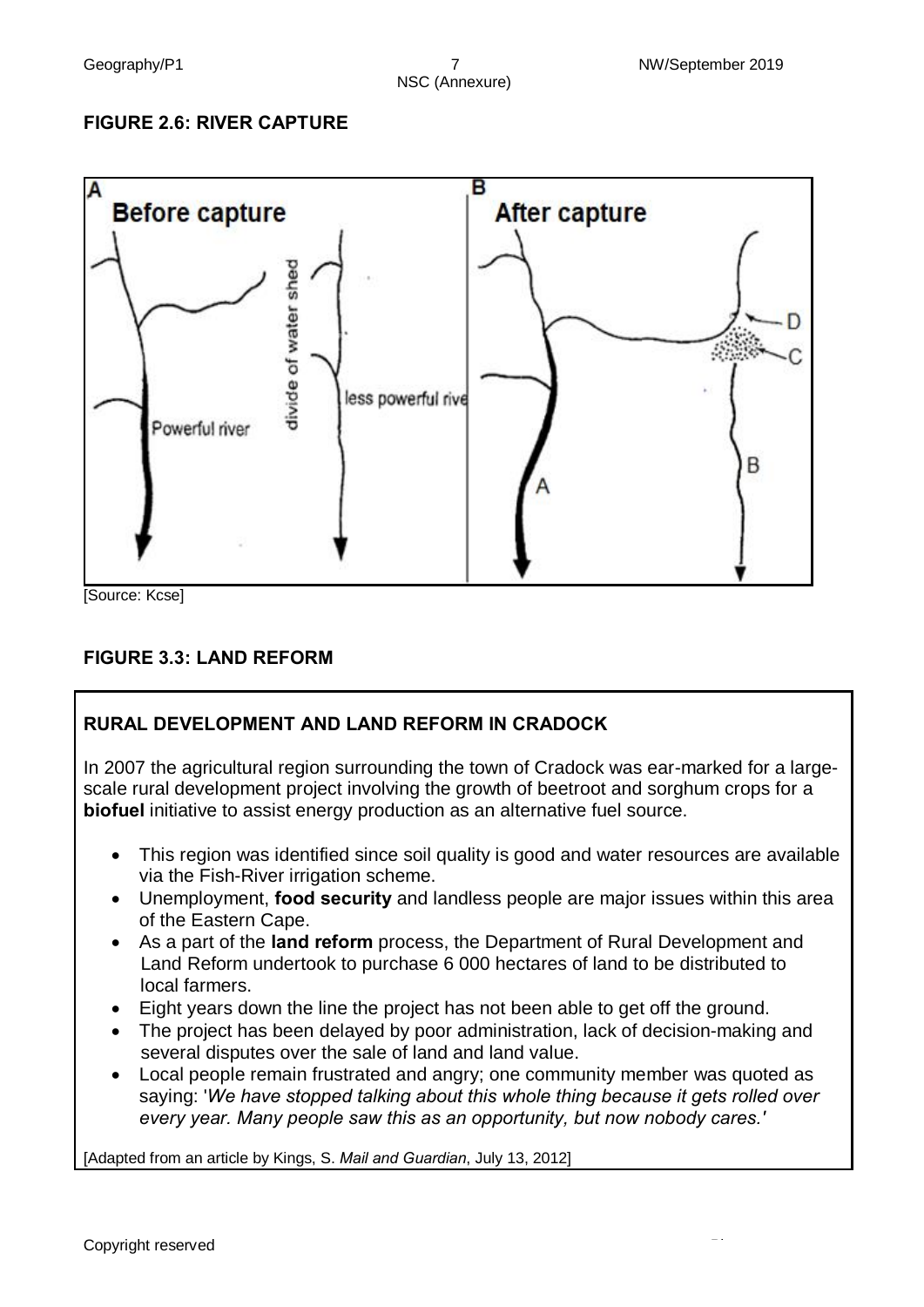# **FIGURE 3.4: CBD OF A CITY.**



[Source: www.shutterstock.com]

#### **FIGURE 3.5: INFORMAL SECTOR**.



[Source: Adapted from gga.org]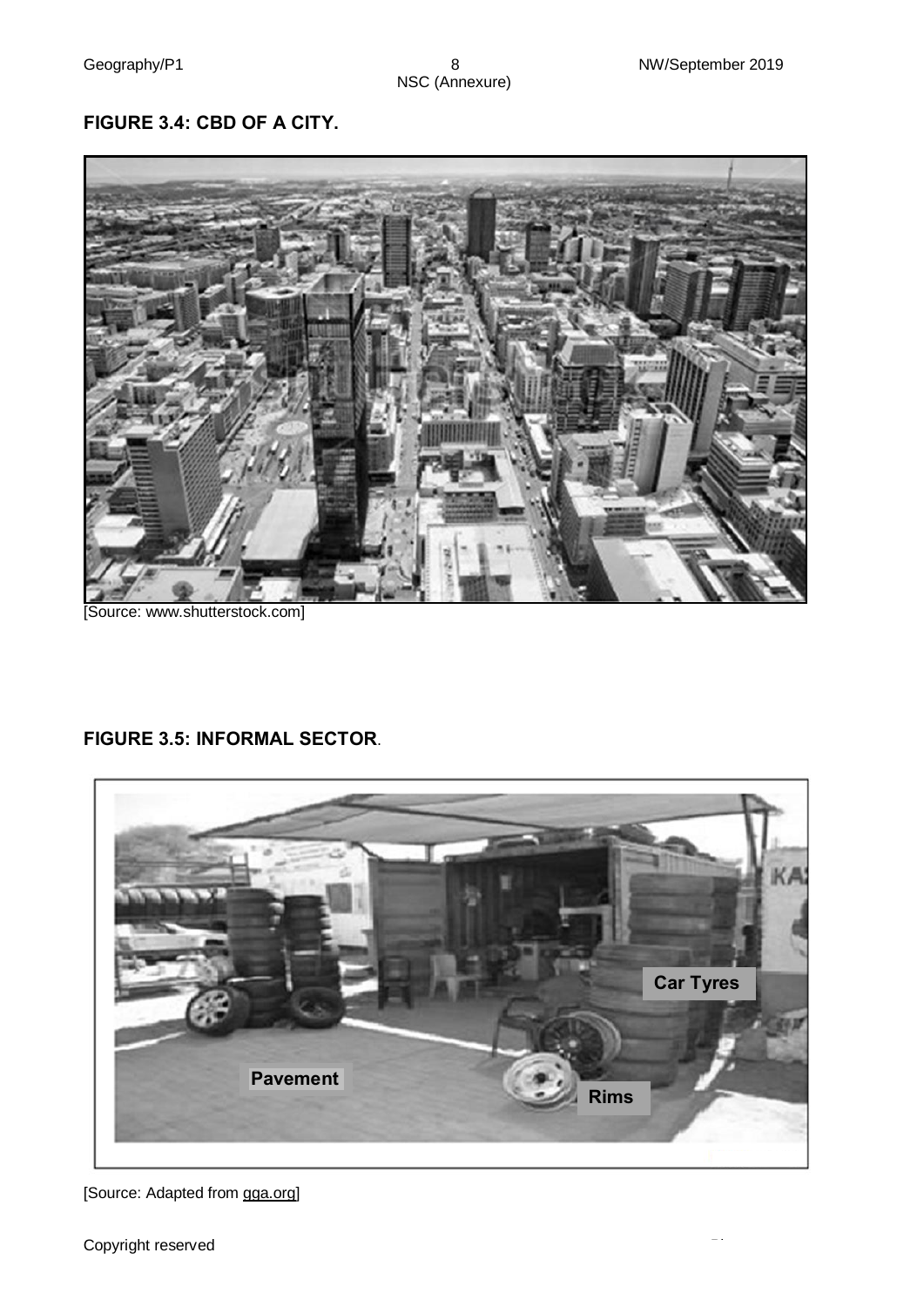#### **FIGURE 3.6: SOUTH AFRICA's INDUSTRIAL DEVELOPMENT INITIATIVES AND SPATIAL DEVELOPMENT INITIATIVES**



[Source: www.slideshare.net/jlanser/stratigies-for-industrial-development]

# **FIGURE 4.3 SETTLEMENT TYPES**



[Source: Adapted from Themes in Human Geography]

Themes in Geo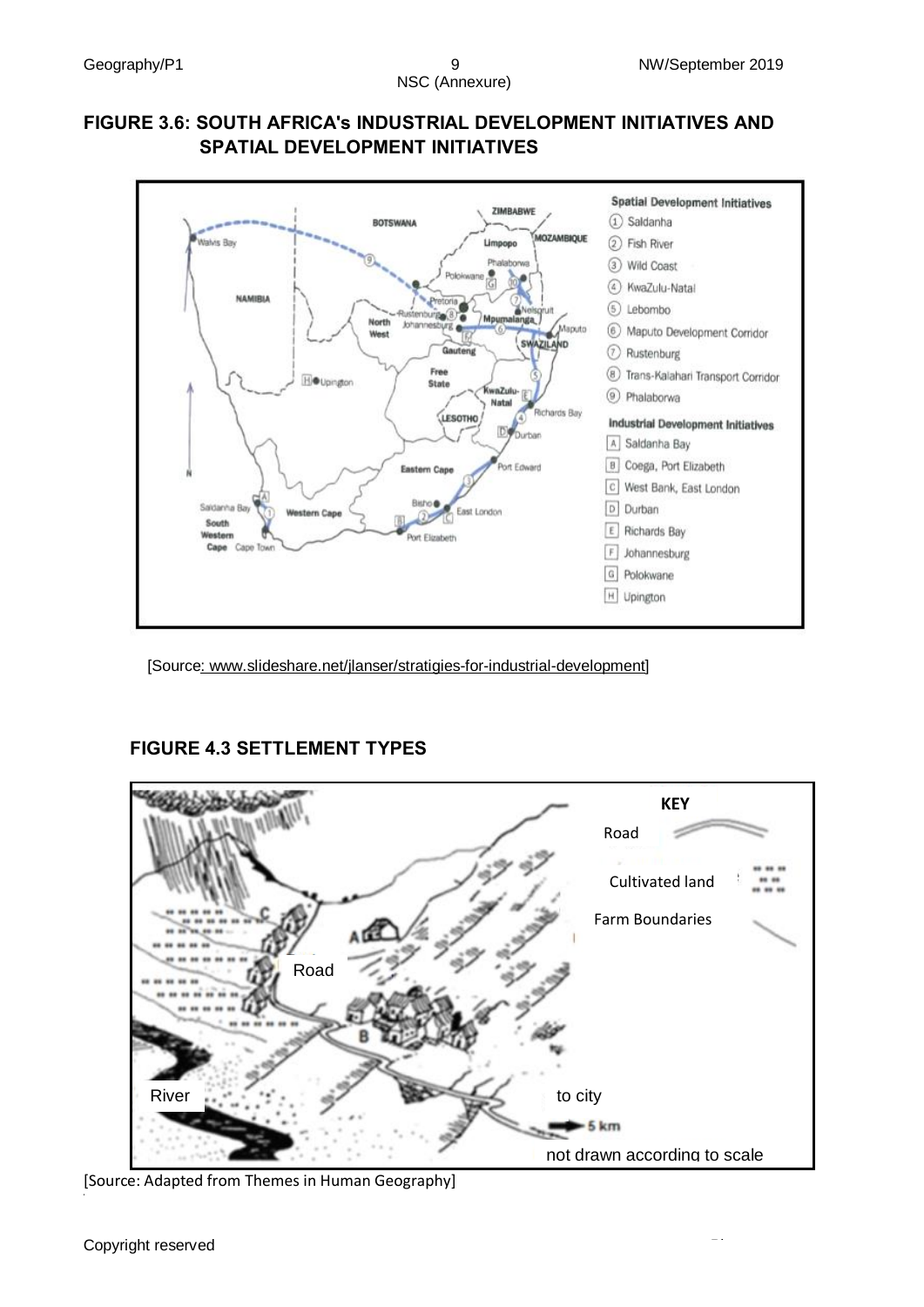#### **FIGURE 4.4: URBANISATION**



#### **FIGURE 4.5: MAP OF MAJOR INDUSTRIAL AREAS IN SOUTH AFRICA**



[Source: Shutters Exam Notebook Geography grade 12]